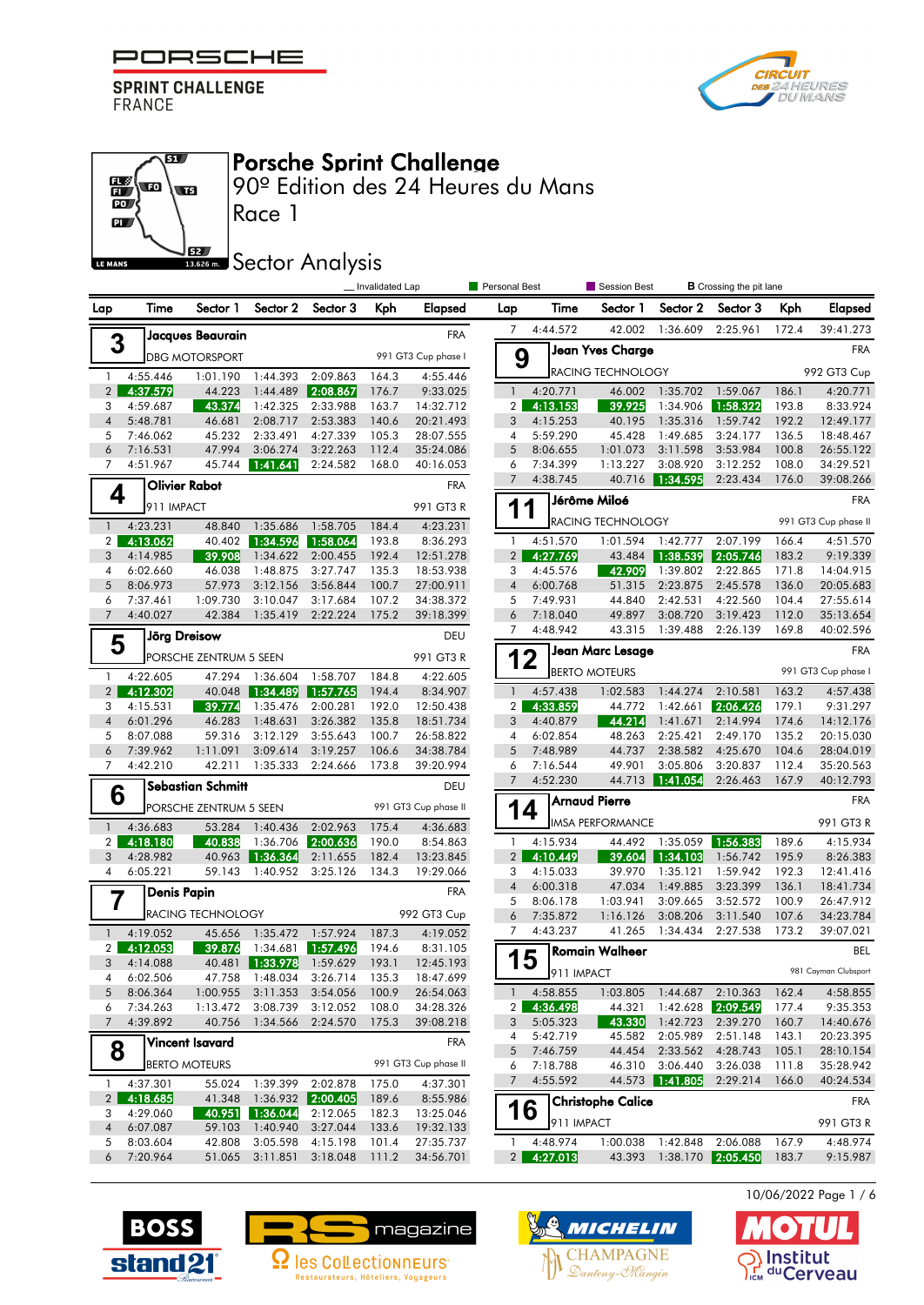





## Porsche Sprint Challenge

90º Edition des 24 Heures du Mans

## **SECONDER SECTOR Analysis**

|                     |                      |                         |                       |                        | _ Invalidated Lap |                        | Personal Best       |                      | Session Best             |                                      | <b>B</b> Crossing the pit lane |                |                        |
|---------------------|----------------------|-------------------------|-----------------------|------------------------|-------------------|------------------------|---------------------|----------------------|--------------------------|--------------------------------------|--------------------------------|----------------|------------------------|
| Lap                 | Time                 | Sector 1                | Sector 2              | Sector 3               | Kph               | Elapsed                | Lap                 | Time                 | Sector 1                 | Sector 2                             | Sector 3                       | Kph            | <b>Elapsed</b>         |
| 3                   | 4:38.978             |                         | 42.913 1:37.938       | 2:18.127               | 175.8             | 13:54.965              | 2 <sub>1</sub>      | 4:18.815             | 42.371                   | 1:35.691                             | 2:00.753                       | 189.5          | 8:59.917               |
| $\sqrt{4}$          | 6:04.254             | 57.012                  | 2:23.096              | 2:44.146               | 134.7             | 19:59.219              | 3                   | 4:27.135             | 41.497                   | 1:35.917                             | 2:09.721                       | 183.6          | 13:27.052              |
| 5                   | 7:53.036             | 46.733                  | 2:43.825              | 4:22.478               | 103.7             | 27:52.255              | 4                   | 6:07.901             | 59.341                   | 1:41.683                             | 3:26.877                       | 133.3          | 19:34.953              |
| 6<br>7              | 7:17.837             | 49.724                  | 3:07.796              | 3:20.317<br>2:27.024   | 112.0             | 35:10.092              | 5                   | 8:02.016<br>7:21.350 | 42.897                   | 3:04.660                             | 4:14.459                       | 101.8          | 27:36.969              |
|                     | 4:52.095             | 45.236                  | 1:39.835              |                        | 167.9             | 40:02.187              | 6<br>7              | 4:44.936             | 51.349<br>43.054         | 3:12.190<br>1:36.850                 | 3:17.811<br>2:25.032           | 111.1<br>172.2 | 34:58.319<br>39:43.255 |
| 19                  |                      | <b>Laurent Cochard</b>  |                       |                        |                   | <b>FRA</b>             |                     |                      | <b>Christophe Mayeur</b> |                                      |                                |                | <b>FRA</b>             |
|                     |                      | <b>BERTO MOTEURS</b>    |                       |                        |                   | 991 GT3 Cup phase II   | 25                  |                      |                          |                                      |                                |                |                        |
| $\mathbf{1}$        | 4:36.915             | 53.592                  | 1:40.522 2:02.801     |                        | 175.3             | 4:36.915               |                     |                      | <b>BERTO MOTEURS</b>     |                                      |                                |                | 991 GT3 Cup phase I    |
| 2 <sub>1</sub>      | 4:18.564             | 41.163                  | 1:37.079              | 2:00.322               | 189.7             | 8:55.479               | $\mathbf{1}$        | 4:57.726             | 1:04.447                 | 1:43.402                             | 2:09.877<br>2:08.526           | 163.0          | 4:57.726               |
| 3<br>$\overline{4}$ | 4:27.640<br>6:04.935 | 40.862<br>59.342        | 1:36.488 <br>1:40.604 | 2:10.290<br>3:24.989   | 183.3<br>134.4    | 13:23.119<br>19:28.054 | $\overline{2}$<br>3 | 4:36.124<br>4:56.234 | 45.033<br>43.578         | 1:42.565<br>1:42.032                 | 2:30.624                       | 177.7<br>165.6 | 9:33.850<br>14:30.084  |
|                     |                      |                         |                       |                        |                   |                        | $\overline{4}$      | 5:51.942             | 46.798                   | 2:12.497                             | 2:52.647                       | 139.4          | 20:22.026              |
| 20                  |                      | Stéphane Girardot       |                       |                        |                   | <b>FRA</b>             | 5                   | 7:46.060             | 45.285                   | 2:33.442                             | 4:27.333                       | 105.3          | 28:08.086              |
|                     |                      | <b>IMSA PERFORMANCE</b> |                       |                        |                   | 992 GT3 Cup            | 6                   | 7:16.211             | 47.907                   | 3:06.292                             | 3:22.012                       | 112.5          | 35:24.297              |
| $\mathbf{1}$        | 4:12.926             |                         | 42.752 1:33.772       | 1:56.402               | 191.9             | 4:12.926               | 7                   | 4:50.180             | 44.265                   | 1:42.158                             | 2:23.757                       | 169.0          | 40:14.477              |
| 2 <sup>1</sup>      | 4:09.374             | 39.520                  | 1:34.624              | 1:55.230               | 196.7             | 8:22.300               |                     |                      | <b>Michel Nourry</b>     |                                      |                                |                | <b>FRA</b>             |
| 3                   | 4:17.008             | 39.278                  | 1:34.668              | 2:03.062               | 190.9             | 12:39.308              | 27                  | 911 IMPACT           |                          |                                      |                                |                | 991 GT3 Cup phase II   |
| $\overline{4}$<br>5 | 6:01.395<br>8:05.345 | 48.513<br>1:04.318      | 1:42.363<br>3:09.648  | 3:30.519               | 135.7             | 18:40.703              | $\mathbf{1}$        | 4:56.763             |                          | 1:42.898                             |                                |                | 4:56.763               |
| 6                   | 7:37.423             | 1:14.915                | 3:10.562              | 3:51.379<br>3:11.946   | 101.1<br>107.2    | 26:46.048<br>34:23.471 | $\overline{2}$      | 4:34.115             | 1:03.230<br>43.968       | 1:42.368                             | 2:10.635<br>2:07.779           | 163.5<br>179.0 | 9:30.878               |
| $\overline{7}$      | 4:39.597             | 40.664                  | 1:34.655              | 2:24.278               | 175.4             | 39:03.068              | 3                   | 4:43.969             | 44.202                   | 1:42.895                             | 2:16.872                       | 172.7          | 14:14.847              |
|                     |                      | <b>David Sarny</b>      |                       |                        |                   | <b>FRA</b>             | 4                   | 6:02.851             | 46.277                   | 2:25.780                             | 2:50.794                       | 135.2          | 20:17.698              |
| 21                  |                      |                         |                       |                        |                   |                        | 5                   | 7:47.322             | 44.993                   | 2:36.104                             | 4:26.225                       | 105.0          | 28:05.020              |
|                     |                      | <b>BERTO MOTEURS</b>    |                       |                        |                   | 991 GT3 Cup phase II   | 6                   | 7:17.033             | 49.519                   | 3:06.052                             | 3:21.462                       | 112.2          | 35:22.053              |
| $\mathbf{1}$        | 4:36.405             | 52.589                  | 1:40.803              | 2:03.013               | 175.6             | 4:36.405               | 7                   | 4:51.708             | 44.644                   | 1:42.960                             | 2:24.104                       | 168.2          | 40:13.761              |
| 2 <sup>1</sup>      | 4:18.067             | 40.933                  | 1:36.495              | 2:00.639               | 190.1             | 8:54.472               | 28                  |                      | Jean Glorieux            |                                      |                                |                | <b>BEL</b>             |
| 3                   | 4:28.261             | 41.100                  | 1:36.165              | 2:10.996               | 182.9             | 13:22.733              |                     |                      | MARTINET BY ALMERAS      |                                      |                                |                | 992 GT3 Cup            |
| $\overline{4}$<br>5 | 6:03.898<br>8:07.490 | 59.025<br>44.647        | 1:40.407<br>3:08.541  | 3:24.466<br>4:14.302   | 134.8<br>100.6    | 19:26.631<br>27:34.121 | $\mathbf{1}$        | 4:07.201             | 40.010                   | 1:33.455                             | 1:53.736                       | 196.3          | 4:07.201               |
| 6                   | 7:22.124             | 52.053                  | 3:10.990              | 3:19.081               | 110.9             | 34:56.245              | $\overline{2}$      | 4:04.953             | 39.714                   |                                      |                                | 200.3          | 8:12.154               |
| 7                   | 4:43.989             | 41.830                  | 1:36.479              | 2:25.680               | 172.7             | 39:40.234              | 3                   | 4:03.458             | 38.648                   | 1:32.334                             | 1:52.476                       | 201.5          | 12:15.612              |
|                     |                      | Jean Philippe Gambaro   |                       |                        |                   | <b>FRA</b>             | 4                   | 6:12.884             | 38.799                   | 1:54.896                             | 3:39.189                       | 131.6          | 18:28.496              |
| 22                  |                      |                         |                       |                        |                   |                        | 5                   | 8:07.043             | 1:10.761                 | 3:08.334                             | 3:47.948                       | 100.7          | 26:35.539              |
|                     | <b>CLRT</b>          |                         |                       |                        |                   | 992 GT3 Cup            | 6                   | 7:43.934             | 1:19.324                 | 3:08.344                             | 3:16.266                       | 105.7          | 34:19.473              |
| $\mathbf{1}$        | 4:11.966             | 41.845                  | 1:34.036              | 1:56.085               | 192.6             | 4:11.966               | 7                   | 4:33.906             | 39.428                   | 1:33.043                             | 2:21.435                       | 179.1          | 38:53.379              |
| $\overline{2}$<br>3 | 4:09.234<br>4:07.219 | 39.322<br>39.109        | 1:34.555<br>1:33.831  | 1:55.357<br>  1:54.279 | 196.8<br>198.4    | 8:21.200<br>12:28.419  | 29                  |                      | <b>Julien Froment</b>    |                                      |                                |                | <b>FRA</b>             |
| 4                   | 6:05.481             | 39.527                  | 1:45.564              | 3:40.390               | 134.2             | 18:33.900              |                     |                      | MARTINET BY ALMERAS      |                                      |                                |                | 992 GT3 Cup            |
| 5                   | 8:05.115             | 1:08.365                | 3:09.141              | 3:47.609               | 101.1             | 26:39.015              | $\mathbf{1}$        | 4:42.366             | 55.813                   |                                      | 1:41.125 2:05.428              | 171.9          | 4:42.366               |
| 6                   | 7:41.712             | 1:19.051                | 3:09.974              | 3:12.687               | 106.2             | 34:20.727              | $\overline{2}$      | 4:21.436             | 43.328                   | 1:37.291                             | 2:00.817                       | 187.6          | 9:03.802               |
| $\overline{7}$      | 4:34.706             | 40.153                  | 1:33.869              | 2:20.684               | 178.6             | 38:55.433              | 3                   | 4:32.418             | 42.896                   |                                      | 1:37.215 2:12.307              | 180.1          | 13:36.220              |
|                     |                      | Bernard Coisne          |                       |                        |                   | <b>FRA</b>             | 4                   | 6:12.629             |                          | 1:11.342 2:20.104                    | 2:41.183                       | 131.6          | 19:48.849              |
| 23                  |                      | TINSEAU RACING          |                       |                        |                   | 981 Cayman Clubsport   | 5<br>6              | 7:52.616<br>7:20.970 | 49.285                   | 46.020 2:50.018 4:16.578<br>3:12.594 | 3:19.091                       | 103.8<br>111.2 | 27:41.465<br>35:02.435 |
| -1                  | 5:03.658             | 1:04.955                | 1:46.687              | 2:12.016               | 159.8             | 5:03.658               | 7                   | 4:45.742             | 43.268                   | 1:36.755                             | 2:25.719                       | 171.7          | 39:48.177              |
| 2 <sup>2</sup>      | 4:39.460             | 45.565                  |                       | 1:44.406 2:09.489      | 175.5             | 9:43.118               |                     |                      | Sébastien Lajoux         |                                      |                                |                | <b>FRA</b>             |
| 3                   | 5:07.822             | 45.545                  | 1:46.071              | 2:36.206               | 159.4             | 14:50.940              | 30                  |                      |                          |                                      |                                |                |                        |
| $\overline{4}$      | 5:36.193             | 47.206                  | 1:56.301              | 2:52.686               | 145.9             | 20:27.133              |                     |                      | <b>BERTO MOTEURS</b>     |                                      |                                |                | 992 GT3 Cup            |
| 5                   | 7:46.650             | 46.349                  | 2:29.611              | 4:30.690               | 105.1             | 28:13.783              | 1.                  | 4:11.131             | 41.277                   | 1:34.204                             | 1:55.650                       | 193.3          | 4:11.131               |
| 6                   | 7:15.800             | 45.269                  | 3:06.444              | 3:24.087               | 112.6             | 35:29.583              | $\overline{2}$      | 4:08.405             | 39.763                   | 1:34.068                             | 1:54.574                       | 197.5          | 8:19.536               |
| 7                   | 4:55.441             | 45.148                  | 1:42.706              | 2:27.587               | 166.0             | 40:25.024              | 3                   | 4:07.232             | 39.458                   | 1:33.885                             | 1:53.889                       | 198.4          | 12:26.768              |
| 24                  |                      | Julien Jacquel          |                       |                        |                   | <b>FRA</b>             | $\overline{4}$<br>5 | 6:04.956<br>8:06.024 | 39.586<br>1:09.443       | 1:46.052<br>3:09.330                 | 3:39.318<br>3:47.251           | 134.4<br>100.9 | 18:31.724<br>26:37.748 |
|                     |                      | <b>TINSEAU RACING</b>   |                       |                        |                   | 992 GT3 Cup            | 6                   | 7:42.538             | 1:19.723                 | 3:09.842                             | 3:12.973                       | 106.1          | 34:20.286              |
| $\mathbf{1}$        | 4:41.102             | 54.261                  | 1:40.843              | 2:05.998               | 172.6             | 4:41.102               | 7                   | 4:47.177             | 43.146                   | 1:38.264                             | 2:25.767                       | 170.8          | 39:07.463              |
|                     |                      |                         |                       |                        |                   |                        |                     |                      |                          |                                      |                                |                |                        |







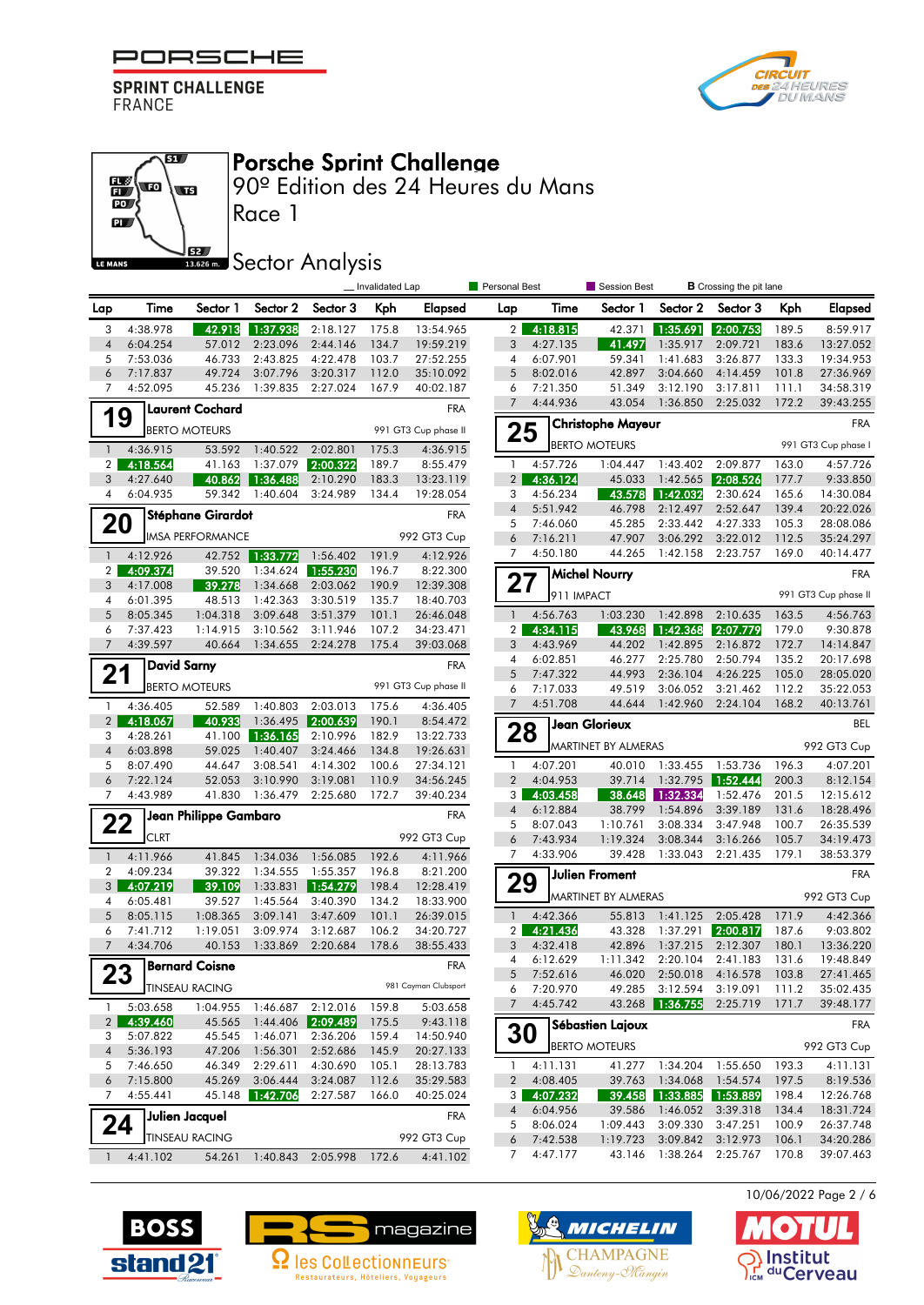

61

 $\overline{\mathbf{w}}$ 





90º Edition des 24 Heures du Mans

 $\overline{\mathbf{p}}$ 62 LE MANS

 $\frac{1}{10}$ 

## **SECONDER Analysis**

Race 1

|                       |                      | _ Invalidated Lap<br>Personal Best<br>Session Best<br><b>B</b> Crossing the pit lane |                      |                               |                |                        |                |                      |                        |                          |                                                     |                |                        |
|-----------------------|----------------------|--------------------------------------------------------------------------------------|----------------------|-------------------------------|----------------|------------------------|----------------|----------------------|------------------------|--------------------------|-----------------------------------------------------|----------------|------------------------|
| Lap                   | Time                 | Sector 1                                                                             | Sector 2             | Sector 3                      | Kph            | Elapsed                | Lap            | Time                 | Sector 1               | Sector 2                 | Sector 3                                            | Kph            | <b>Elapsed</b>         |
|                       |                      | ]Mohammad J. Alkazemi                                                                |                      |                               |                | <b>KWT</b>             | 3              | 4:35.669             | 43.969                 | 1:38.832                 | 2:12.868                                            | 177.9          | 13:39.817              |
| 32                    |                      |                                                                                      |                      |                               |                |                        | $\overline{4}$ | 6:12.189             | 1:09.065               | 2:21.180                 | 2:41.944                                            | 131.8          | 19:52.006              |
|                       | <b>ID RACING</b>     |                                                                                      |                      |                               |                | 992 GT3 Cup            | 5<br>6         | 7:50.857<br>7:23.544 | 44.443<br>49.132       | 2:49.900<br>3:13.585     | 4:16.514<br>3:20.827                                | 104.2<br>110.6 | 27:42.863<br>35:06.407 |
| $\mathbf{1}$          | 4:29.841             | 50.933                                                                               |                      | 1:37.679 2:01.229             | 179.9          | 4:29.841               | $\overline{7}$ | 4:49.640             | 43.621                 | 1:37.805                 | 2:28.214                                            | 169.4          | 39:56.047              |
| $\overline{2}$<br>3   | 4:14.036<br>4:18.068 | 40.566<br>40.367                                                                     | 1:35.203<br>1:35.526 | 1:58.267<br>2:02.175          | 193.1<br>190.1 | 8:43.877<br>13:01.945  |                |                      |                        |                          |                                                     |                |                        |
| 4                     | 6:01.123             | 43.051                                                                               | 1:48.261             | 3:29.811                      | 135.8          | 19:03.068              | 44             |                      | Jean Luc Deblangey     |                          |                                                     |                | <b>FRA</b>             |
| 5                     | 8:10.295             | 52.045                                                                               | 3:13.182             | 4:05.068                      | 100.0          | 27:13.363              |                |                      | RACING TECHNOLOGY      |                          |                                                     |                | 991 GT3 Cup phase II   |
| 6                     | 7:29.323             | 1:02.449                                                                             | 3:09.635             | 3:17.239                      | 109.2          | 34:42.686              | $\mathbf{1}$   | 4:40.374             | 55.103                 | 1:40.793                 | 2:04.478                                            | 173.1          | 4:40.374               |
| $\overline{7}$        | 4:41.237             | 43.732                                                                               | 1:35.054             | 2:22.451                      | 174.4          | 39:23.923              | 2 <sub>1</sub> | 4:19.916             | 41.541                 | 1:38.290                 | 2:00.085                                            | 188.7          | 9:00.290               |
|                       |                      | Marlon Hernandez                                                                     |                      |                               |                | <b>FRA</b>             | 3              | 4:28.170             | 41.542                 | 1:37.701                 | 2:08.927                                            | 182.9          | 13:28.460              |
| 33                    |                      |                                                                                      |                      |                               |                |                        | 4              | 6:07.972             | 58,808                 | 1:42.175                 | 3:26.989                                            | 133.3          | 19:36.432              |
|                       | <b>CLRT</b>          |                                                                                      |                      |                               |                | 992 GT3 Cup            | 5              | 8:02.482             | 43.091                 | 3:04.084                 | 4:15.307                                            | 101.7          | 27:38.914              |
| $\mathbf{1}$          | 4:06.724             | 39.524                                                                               | 1:33.706             | 1:53.494                      | 196.7          | 4:06.724               | 6<br>7         | 7:20.227<br>4:45.303 | 50.563<br>42.725       | 3:12.381<br>1:38.054     | 3:17.283<br>2:24.524                                | 111.4<br>171.9 | 34:59.141<br>39:44.444 |
| $\overline{2}$<br>3 I | 4:03.672             | 38.588                                                                               | 1:32.535             | 1:52.549                      | 201.3          | 8:10.396               |                |                      |                        |                          |                                                     |                |                        |
| $\overline{4}$        | 4:03.428<br>6:12.323 | 38.372<br>38.609                                                                     | 1:55.605             | 1:32.926 1:52.130<br>3:38.109 | 201.5<br>131.8 | 12:13.824<br>18:26.147 | 45             |                      | <b>Boris Gimond</b>    |                          |                                                     |                | <b>FRA</b>             |
| 5                     | 8:07.596             | 1:11.738                                                                             | 3:07.941             | 3:47.917                      | 100.6          | 26:33.743              |                |                      | <b>BERTO MOTEURS</b>   |                          |                                                     |                | 992 GT3 Cup            |
| 6                     | 7:44.399             | 1:19.633                                                                             | 3:08.196             | 3:16.570                      | 105.6          | 34:18.142              | 1              | 4:24.651             | 48.068                 | 1:37.069                 | 1:59.514                                            | 183.4          | 4:24.651               |
| 7                     | 4:33.677             | 39.800                                                                               | 1:33.269             | 2:20.608                      | 179.2          | 38:51.819              | 2 <sub>1</sub> | 4:15.103             | 40.926                 | 1:35.482                 | 1:58.695                                            | 192.3          | 8:39.754               |
|                       |                      | Gabriele Rindone                                                                     |                      |                               |                | LUX                    | 3              | 4:17.648             | 40.477                 | 1:35.622                 | 2:01.549                                            | 190.4          | 12:57.402              |
| 34                    |                      |                                                                                      |                      |                               |                |                        | $\overline{4}$ | 6:01.187             | 43.160                 | 1:50.365                 | 3:27.662                                            | 135.8          | 18:58.589              |
|                       |                      | <b>MANTHEY RACING</b>                                                                |                      |                               |                | 992 GT3 Cup            | 5              | 8:09.431             | 54.932                 | 3:12.984                 | 4:01.515                                            | 100.2          | 27:08.020              |
| $\mathbf{1}$          | 4:15.206             | 43.572                                                                               | 1:35.638             | 1:55.996                      | 190.2          | 4:15.206               | 6              | 7:32.740             | 1:05.083               | 3:10.557                 | 3:17.100                                            | 108.3          | 34:40.760              |
| $\overline{2}$        | 4:08.862             | 39.626                                                                               | 1:34.108             | 1:55.128                      | 197.1          | 8:24.068               | 7              | 4:48.823             | 45.356                 | 1:36.490                 | 2:26.977                                            | 169.8          | 39:29.583              |
| 3                     | 4:12.352             | 39.192                                                                               | 1:34.075             | 1:59.085                      | 194.4          | 12:36.420              | 46             |                      | Gregg Gorski           |                          |                                                     |                | <b>USA</b>             |
| 35                    |                      | Fuad Sawaya                                                                          |                      |                               |                | <b>USA</b>             |                |                      | <b>HRT PERFORMANCE</b> |                          |                                                     |                | 992 GT3 Cup            |
|                       |                      | <b>MANTHEY RACING</b>                                                                |                      |                               |                | 992 GT3 Cup            | $\mathbf{1}$   | 4:30.825             | 50.994                 | 1:38.916                 | 2:00.915                                            | 179.2          | 4:30.825               |
| $\mathbf{1}$          | 4:14.114             | 43.197                                                                               | 1:34.747             | 1:56.170                      | 191.0          | 4:14.114               | 2 <sub>1</sub> | 4:17.985             | 41.899                 | 1:35.771                 | 2:00.315                                            | 190.1          | 8:48.810               |
| 2 <sup>1</sup>        | 4:09.298             | 40.291                                                                               | 1:33.803             | 1:55.204                      | 196.8          | 8:23.412               | 3              | 4:23.640             | 41.740                 | 1:35.078                 | 2:06.822                                            | 186.1          | 13:12.450              |
|                       |                      | Alexander Schwarzer                                                                  |                      |                               |                | DEU                    | 4              | 6:05.009             | 46.962                 | 1:48.655                 | 3:29.392                                            | 134.4          | 19:17.459              |
| 36                    |                      |                                                                                      |                      |                               |                |                        | 5<br>6         | 8:04.269<br>7:27.476 | 44.650<br>56.396       | 3:08.666                 | 4:10.953<br>3:21.689                                | 101.3<br>109.6 | 27:21.728              |
|                       |                      | <b>MANTHEY RACING</b>                                                                |                      |                               |                | 992 GT3 Cup            | $\overline{7}$ | 4:45.980             | 43.385                 | 3:09.391<br>1:35.483     | 2:27.112                                            | 171.5          | 34:49.204<br>39:35.184 |
| $\mathbf{1}$          | 4:17.878             | 44.690                                                                               | 1:35.756             | 1:57.432                      | 188.2          | 4:17.878               |                |                      |                        |                          |                                                     |                |                        |
| $\overline{2}$<br>3   | 4:09.191<br>4:14.684 | 39.430<br>39.784                                                                     | 1:33.777<br>1:34.948 | 1:55.984<br>1:59.952          | 196.9<br>192.6 | 8:27.069<br>12:41.753  | 47             |                      | Axel Sartingen         |                          |                                                     |                | <b>GEU</b>             |
| $\overline{4}$        | 6:01.385             | 48.478                                                                               | 1:48.654             | 3:24.253                      | 135.7          | 18:43.138              |                |                      | <b>HRT PERFORMANCE</b> |                          |                                                     |                | 992 GT3 Cup            |
| 5                     | 8:07.040             | 1:03.358                                                                             | 3:09.515             | 3:54.167                      | 100.7          | 26:50.178              | $\mathbf{1}$   | 4:32.109             | 50.702                 | 1:38.962                 | 2:02.445                                            | 178.4          | 4:32.109               |
| 6                     | 7:35.819             | 1:14.925                                                                             | 3:08.154             | 3:12.740                      | 107.6          | 34:25.997              | 2 <sup>2</sup> | 4:18.451             | 41.547                 |                          | 1:36.579 2:00.325                                   | 189.8          | 8:50.560               |
| 7                     | 4:38.451             | 39.582                                                                               | 1:34.314             | 2:24.555                      | 176.2          | 39:04.448              | 3              | 4:29.340             | 41.464                 | 1:37.830                 | 2:10.046                                            | 182.1          | 13:19.900              |
|                       |                      | Luc Vanderfeesten                                                                    |                      |                               |                | <b>BEL</b>             | $\overline{4}$ | 6:05.168             | 59.050                 | 1:39.582                 | 3:26.536                                            | 134.3          | 19:25.068              |
| 37                    |                      |                                                                                      |                      |                               |                |                        | 5              | 8:05.139             | 44.216                 | 3:07.628                 | 4:13.295                                            | 101.1          | 27:30.207              |
|                       |                      | $\blacksquare$ MANTHEY RACING                                                        |                      |                               |                | 992 GT3 Cup            | 6              | 7:24.248<br>4:44.460 | 53.133                 |                          | 3:11.541 3:19.574<br>42.213 1:35.583 2:26.664 172.4 | 110.4          | 34:54.455<br>39:38.915 |
|                       | $1 \quad 4:35.613$   | 52.481                                                                               |                      | 1:40.360 2:02.772             | 176.1          | 4:35.613               | 7              |                      |                        |                          |                                                     |                |                        |
|                       | 2 4:18.508           | 41.361                                                                               | 1:36.338             | 2:00.809                      | 189.8          | 8:54.121               | 48             | Kerong Li            |                        |                          |                                                     |                | <b>CHN</b>             |
| 3 <sup>1</sup>        | 4:26.126             | 41.107                                                                               | 1:35.333             | 2:09.686                      | 184.3          | 13:20.247              |                |                      | <b>HRT PERFORMANCE</b> |                          |                                                     |                | 992 GT3 Cup            |
| 4<br>5                | 6:05.179<br>8:06.812 | 59.464<br>44.669                                                                     | 1:39.696<br>3:07.573 | 3:26.019<br>4:14.570          | 134.3<br>100.8 | 19:25.426<br>27:32.238 | $\mathbf{1}$   | 4:31.299             |                        | 51.859 1:38.620 2:00.820 |                                                     | 178.9          | 4:31.299               |
| 6                     | 7:22.799             | 52.002                                                                               | 3:11.415             | 3:19.382                      | 110.8          | 34:55.037              | 2 <sub>1</sub> | 4:18.762             | 41.792                 |                          | 1:36.684 2:00.286                                   | 189.6          | 8:50.061               |
| 7 <sup>7</sup>        | 4:44.620             | 42.223                                                                               | 1:36.009             | 2:26.388                      | 172.3          | 39:39.657              | 3              | 4:24.890             | 41.507                 |                          | 1:35.656 2:07.727                                   | 185.2          | 13:14.951              |
|                       |                      |                                                                                      |                      |                               |                |                        | 4              | 6:03.176             | 45.999                 | 1:47.690                 | 3:29.487                                            | 135.1          | 19:18.127              |
| 43                    |                      | <b>Lionel Rigaud</b>                                                                 |                      |                               |                | FRA                    | 5              | 8:05.587             | 44.492                 | 3:09.067                 | 4:12.028                                            | 101.0          | 27:23.714              |
|                       | <b>DSR RACING</b>    |                                                                                      |                      |                               |                | 991 GT3 Cup phase II   | 6              | 7:25.762             | 55.282                 | 3:09.987                 | 3:20.493                                            | 110.0          | 34:49.476              |
| $\mathbf{1}$          | 4:42.617             |                                                                                      |                      | 56.770 1:40.982 2:04.865      | 171.7          | 4:42.617               | $7^{\circ}$    | 4:40.334             |                        | 43.543 1:35.535          | 2:21.256                                            | 175.0          | 39:29.810              |
|                       | 2 4:21.531           |                                                                                      |                      | 42.175 1:37.428 2:01.928      | 187.6          | 9:04.148               |                |                      |                        |                          |                                                     |                |                        |







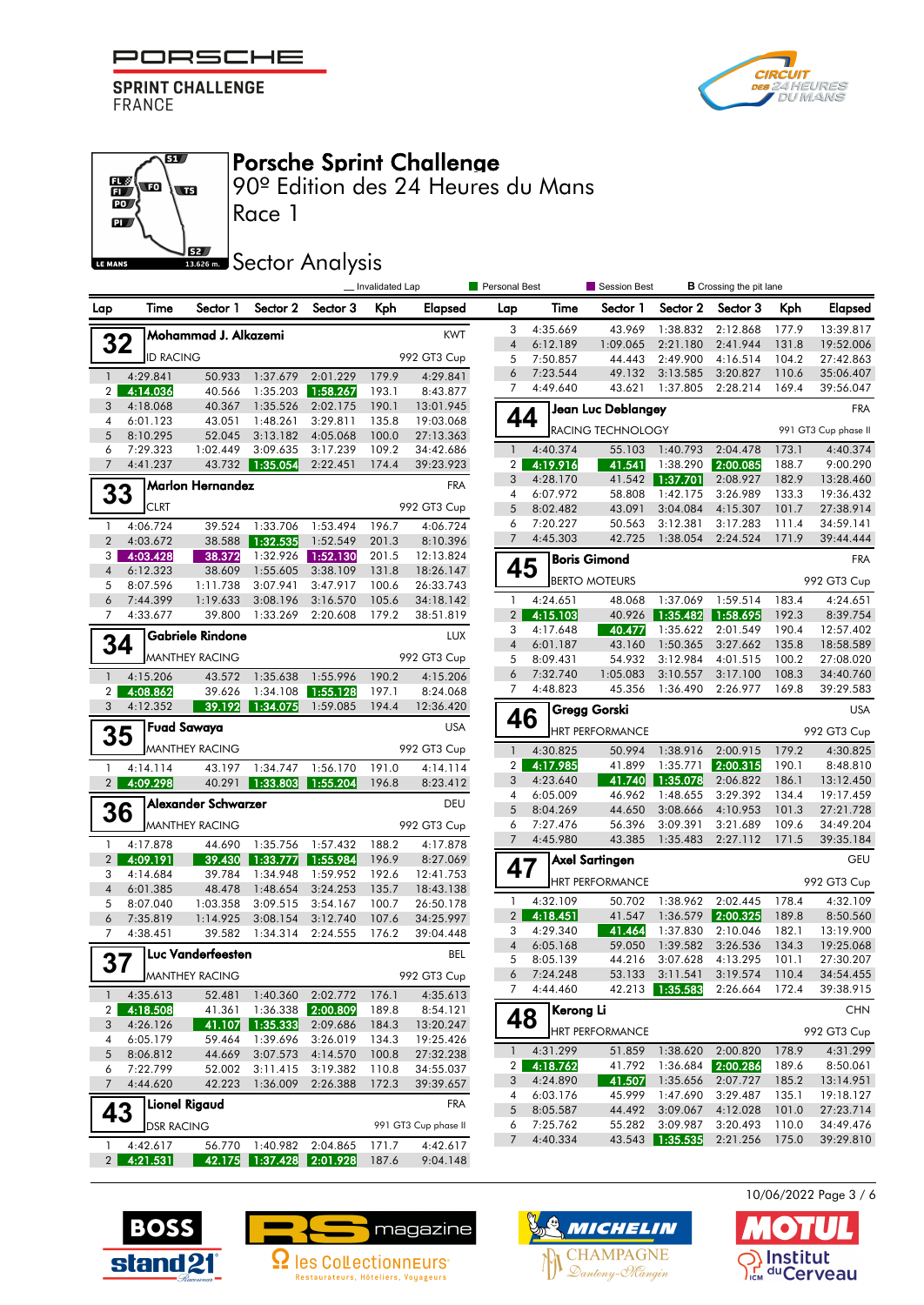

ल





Porsche Sprint Challenge

|                | 62 |                      | <b>Ioannis Plagos</b>     |                      |                      |                | <b>GRC</b>                         |
|----------------|----|----------------------|---------------------------|----------------------|----------------------|----------------|------------------------------------|
|                |    |                      | AD MOMENTUM RACING by VTP |                      |                      |                | 981 Cayman Clubsport               |
| 1              |    | 4:43.740             | 56.112                    | 1:43.395             | 2:04.233             | 171.0          | 4:43.740                           |
| 2              |    | 4:25.170             | 42.758                    | 1:40.689             | 2:01.723             | 185.0          | 9:08.910                           |
| 3              |    | 4:34.515             | 42.797                    | 1:39.947             | 2:11.771             | 178.7          | 13:43.425                          |
| 4              |    | 6:13.312             | 1:07.816                  | 2:21.686             | 2:43.810             | 131.4          | 19:56.737                          |
| 5              |    | 7:53.440             | 45.233                    | 2:47.033             | 4:21.174             | 103.6          | 27:50.177                          |
| 6              |    | 7:19.026             | 48.578                    | 3:09.989             | 3:20.459             | 111.7          | 35:09.203                          |
| 7              |    | 4:53.388             | 42.742                    | 1:39.510             | 2:31.136             | 167.2          | 40:02.591                          |
|                |    | Dimitri Verza        |                           |                      |                      |                | <b>FRA</b>                         |
|                | 64 |                      | CG MOTORSPORT             |                      |                      |                | 718 Cayman Clubsport               |
| 1              |    | 4:48.071             | 58.210                    | 1:43.094             | 2:06.767             | 168.5          | 4:48.071                           |
| $\overline{2}$ |    | 4:29.397             | 43.557                    | 1:40.466             | 2:05.374             | 182.1          | 9:17.468                           |
| 3              |    | 4:43.902             | 42.741                    | 1:39.532             | 2:21.629             | 172.8          | 14:01.370                          |
| 4              |    | 5:59.763             | 52.293                    | 2:23.365             | 2:44.105             | 136.3          | 20:01.133                          |
| 5              |    | 7:51.660             | 46.021                    | 2:43.799             | 4:21.840             | 104.0          | 27:52.793                          |
| 6              |    | 7:20.194             | 49.862                    | 3:09.134             | 3:21.198             | 111.4          | 35:12.987                          |
| 7              |    | 4:50.340             | 44.612                    | 1:39.685             | 2:26.043             | 169.0          | 40:03.327                          |
|                | 66 |                      | <b>Howard Blank</b>       |                      |                      |                | <b>USA</b>                         |
|                |    | CLRT                 |                           |                      |                      |                | 992 GT3 Cup                        |
| 1              |    | 4:29.567             | 49.414                    | 1:37.959             | 2:02.194             | 180.0          | 4:29.567                           |
| 2              |    | 4:19.037             | 42.048                    | 1:36.522             | 2:00.467             | 189.4          | 8:48.604                           |
| 3              |    | 4:22.959             | 40.696                    | 1:36.061             | 2:06.202             | 186.5          | 13:11.563                          |
| 4              |    | 5:54.309             | 46.803                    | 1:42.933             | 3:24.573             | 138.4          | 19:05.872                          |
| 5              |    | 8:12.395             | 50.228                    | 3:13.204             | 4:08.963             | 99.6           | 27:18.267                          |
| 6<br>7         |    | 7:26.630<br>4:43.188 | 58.710<br>42.258          | 3:09.298<br>1:36.452 | 3:18.622<br>2:24.478 | 109.8<br>173.2 | 34:44.897<br>39:28.085             |
|                |    |                      |                           |                      |                      |                |                                    |
| 67             |    |                      | Jean Charles Carminati    |                      |                      |                | FRA                                |
|                |    |                      | RIVIERA MOTORSPORT        |                      |                      |                | 718 Cayman Clubsport               |
| 1              |    | 4:51.010             | 58.475                    | 1:44.738             | 2:07.797             | 166.8          | 4:51.010                           |
| $\overline{c}$ |    | 4:26.713             | 42.502                    | 1:39.193             | 2:05.018             | 183.9          | 9:17.723                           |
| 3              |    | 4:44.795             | 43.547                    | 1:40.200             | 2:21.048             | 172.2          | 14:02.518                          |
| 4              |    | 5:59.915             | 52.044                    | 2:23.215             | 2:44.656             | 136.3          | 20:02.433                          |
| 5<br>6         |    | 7:51.473<br>7:19.158 | 45.502<br>49.647          | 2:43.621<br>3:09.050 | 4:22.350<br>3:20.461 | 104.0<br>111.7 | 27:53.906<br>35:13.064             |
| 7              |    | 4:50.700             | 44.749                    | 1:39.917             | 2:26.034             | 168.7          | 40:03.764                          |
|                |    |                      |                           |                      |                      |                |                                    |
| 68             |    | Didier Jardin        |                           |                      |                      |                | <b>FRA</b><br>981 Cayman Clubsport |
|                |    |                      | CG MOTORSPORT             |                      |                      |                |                                    |
| 1              |    | 5:15.539             | 1:09.791                  | 1:46.469             | 2:19.279             | 153.8          | 5:15.539                           |
| $\overline{2}$ |    | 4:53.061             | 47.258                    | 1:47.149             | 2:18.654             | 167.4          | 10:08.600                          |
| 3              |    | 5:16.388<br>5:14.075 | 46.695                    | 1:46.297             | 2:43.396             | 155.0          | 15:24.988<br>20:39.063             |
| 4<br>5         |    |                      | 48.512<br>46.783          | 1:53.774             | 2:31.789<br>4:34.639 | 156.2<br>106.3 | 28:20.576                          |
| 6              |    | 7:41.513<br>7:15.820 | 50.207                    | 2:20.091<br>2:59.575 | 3:26.038             | 112.6          | 35:36.396                          |
| 7              |    | 5:07.781             | 46.521                    | 1:46.178             | 2:35.082             | 159.4          | 40:44.177                          |
|                |    |                      | Rodolphe Gabrion          |                      |                      |                | FRA                                |
| 70             |    | <b>REMPP RACING</b>  |                           |                      |                      |                | 981 Cayman Clubsport               |
| 1              |    | 4:41.451             | 54.654                    | 1:42.340             | 2:04.457             | 172.4          | 4:41.451                           |
| 2              |    | 4:23.172             | 42.293                    | 1:40.466             | 2:00.413             | 186.4          | 9:04.623                           |
| 3              |    | 4:36.680             | 42.322                    | 1:40.897             | 2:13.461             | 177.3          | 13:41.303                          |
|                |    |                      |                           |                      |                      |                |                                    |







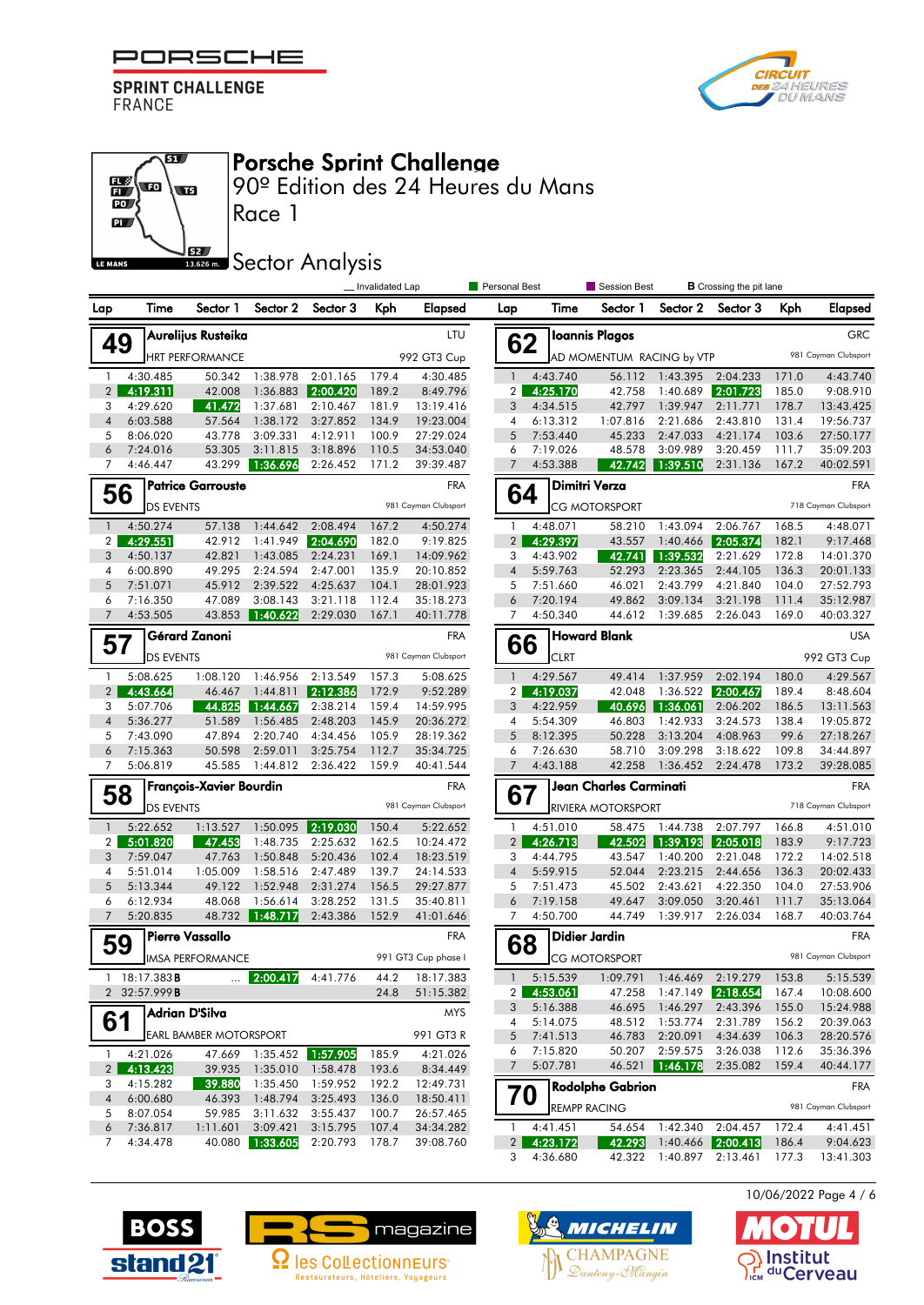

 $\overline{\mathbf{S}}$ 

**ST** 





90º Edition des 24 Heures du Mans

⊞ ↓ □  $\overline{\mathbf{p}}$ **S2** LE MANS

## **SECONDER SECTOR Analysis**

Race 1

|                      |                      |                       |                          |                      | _Invalidated Lap |                        | Personal Best                  |                      | Session Best        |                      | <b>B</b> Crossing the pit lane |                |                        |
|----------------------|----------------------|-----------------------|--------------------------|----------------------|------------------|------------------------|--------------------------------|----------------------|---------------------|----------------------|--------------------------------|----------------|------------------------|
| Lap                  | Time                 | Sector 1              | Sector 2                 | Sector 3             | Kph              | Elapsed                | Lap                            | Time                 | Sector 1            | Sector 2             | Sector 3                       | Kph            | Elapsed                |
| $\overline{4}$       | 6:13.937             | 1:08.535              | 2:20.819                 | 2:44.583             | 131.2            | 19:55.240              | $\overline{4}$                 | 6:02.042             | 50.359              | 2:23.517             | 2:48.166                       | 135.5          | 20:09.439              |
| 5                    | 7:53.563             | 44.377                | 2:47.619                 | 4:21.567             | 103.6            | 27:48.803              | 5                              | 7:48.970             | 46.437              | 2:38.470             | 4:24.063                       | 104.6          | 27:58.409              |
| 6                    | 7:17.911             | 48.739                | 3:09.374                 | 3:19.798             | 112.0            | 35:06.714              | 6                              | 7:18.452             | 49.581              | 3:07.118             | 3:21.753                       | 111.9          | 35:16.861              |
| $\overline{7}$       | 4:55.295             | 43.713                | 1:39.520                 | 2:32.062             | 166.1            | 40:02.009              | $\overline{7}$                 | 4:49.010             | 44.791              | 1:39.671             | 2:24.548                       | 169.7          | 40:05.871              |
| 72                   |                      | <b>Lucas Glinche</b>  |                          |                      |                  | <b>FRA</b>             | 81                             |                      | Jim Michaelian      |                      |                                |                | <b>USA</b>             |
|                      |                      | <b>GLINCHE RACING</b> |                          |                      |                  | 981 Cayman Clubsport   |                                | <b>GDL RACING</b>    |                     |                      |                                |                | 991 GT3 Cup phase II   |
| $\mathbf{1}$         | 4:41.768             | 54.452                | 1:42.920                 | 2:04.396             | 172.2            | 4:41.768               | $\mathbf{1}$                   | 5:03.064             | 1:05.997            | 1:43.864             | 2:13.203                       | 160.1          | 5:03.064               |
| $\overline{2}$       | 4:23.284             | 42.243                | 1:40.370                 | 2:00.671             | 186.3            | 9:05.052               | 2 <sup>1</sup>                 | 4:39.917             | 45.579              | 1:42.713             | 2:11.625                       | 175.2          | 9:42.981               |
| 3                    | 4:36.581             | 42.051                | 1:41.001                 | 2:13.529             | 177.4            | 13:41.633              | 3                              | 5:07.020             | 47.076              | 1:44.245             | 2:35.699                       | 159.8          | 14:50.001              |
| 4                    | 6:14.074             | 1:08.771              | 2:20.850                 | 2:44.453             | 131.1            | 19:55.707              | 4                              | 5:36.068             | 47.585              | 1:55.685             | 2:52.798                       | 146.0          | 20:26.069              |
| 5                    | 7:53.723             | 44.348                | 2:47.778                 | 4:21.597             | 103.5            | 27:49.430              | 5                              | 7:44.792             | 46.871              | 2:29.172             | 4:28.749                       | 105.5          | 28:10.861              |
| 6<br>$7\overline{ }$ | 7:18.308             | 48.528<br>42.935      | 3:09.607                 | 3:20.173<br>2:29.030 | 111.9            | 35:07.738              | 6<br>$\overline{7}$            | 7:17.936<br>4:59.358 | 47.227<br>48.676    | 3:05.743             | 3:24.966<br>2:26.909           | 112.0<br>163.9 | 35:28.797<br>40:28.155 |
|                      | 4:51.015             |                       | 1:39.050                 |                      | 168.6            | 39:58.753              |                                |                      |                     | 1:43.773             |                                |                |                        |
| 73                   |                      | Laurent Nuss          |                          |                      |                  | <b>FRA</b>             | 82                             |                      | Stefano Borghi      |                      |                                |                | <b>ITA</b>             |
|                      | 911 IMPACT           |                       |                          |                      |                  | 718 Cayman Clubsport   |                                | <b>GDL RACING</b>    |                     |                      |                                |                | 991 GT3 Cup phase II   |
| $\mathbf{1}$         | 5:00.561             | 57.210                | 1:44.704                 | 2:18.647             | 161.5            | 5:00.561               | $\mathbf{1}$                   | 4:34.561             | 51.236              | 1:40.045             | 2:03.280                       | 176.8          | 4:34.561               |
| 2                    | 7:21.706B            | 1:04.008              | 2:42.047                 | 3:35.651             | 111.1            | 12:22.267              | $\overline{2}$                 | 4:18.785             | 41.185              | 1:37.016             | 2:00.584                       | 189.6          | 8:53.346               |
|                      | 3 $37:29.117B$       |                       |                          |                      | 21.8             | 49:51.384              | 3                              | 4:28.586             | 41.150              | 1:36.811             | 2:10.625                       | 182.6          | 13:21.932              |
|                      |                      | <b>Damien Legrez</b>  |                          |                      |                  | <b>FRA</b>             | $\overline{4}$                 | 6:04.184             | 58.549              | 1:39.715             | 3:25.920                       | 134.7          | 19:26.116              |
| 76                   |                      | <b>CG MOTORSPORT</b>  |                          |                      |                  | 718 Cayman Clubsport   | 5                              | 8:06.821             | 44.509              | 3:07.898             | 4:14.414                       | 100.8          | 27:32.937              |
|                      |                      |                       |                          |                      |                  |                        | 6<br>$\overline{7}$            | 7:23.069<br>4:44.901 | 52.215<br>41.553    | 3:11.121<br>1:37.222 | 3:19.733<br>2:26.126           | 110.7<br>172.2 | 34:56.006<br>39:40.907 |
| $\mathbf{1}$         | 4:52.705             | 59.198                | 1:45.488                 | 2:08.019             | 165.8            | 4:52.705               |                                |                      |                     |                      |                                |                |                        |
| $\overline{2}$<br>3  | 4:30.732<br>4:47.566 | 43.414<br>43.309      | 1:41.311<br>1:41.168     | 2:06.007<br>2:23.089 | 181.2<br>170.6   | 9:23.437<br>14:11.003  | 83                             |                      | Bashar Mardini      |                      |                                |                | UAE                    |
| 4                    | 6:01.399             | 48.709                | 2:24.689                 | 2:48.001             | 135.7            | 20:12.402              |                                |                      | <b>HUBER RACING</b> |                      |                                |                | 992 GT3 Cup            |
| 5                    | 7:50.380             | 44.818                | 2:39.694                 | 4:25.868             | 104.3            | 28:02.782              | $\mathbf{1}$                   | 4:06.242             | 38.988              | 1:33.665             | 1:53.589                       | 197.1          | 4:06.242               |
| 6                    | 7:16.158             | 46.687                | 3:08.264                 | 3:21.207             | 112.5            | 35:18.940              | $\overline{\mathbf{2}}$        | 4:05.057             | 38.622              | 1:33.188             | 1:53.247                       | 200.2          | 8:11.299               |
| $\overline{7}$       | 4:53.911             | 43.503                | 1:40.895                 | 2:29.513             | 166.9            | 40:12.851              | 3                              | 4:03.657             | 38.458              | 1:32.648             | 1:52.551                       | 201.3          | 12:14.956              |
|                      |                      | <b>Bruce Belloeil</b> |                          |                      |                  | <b>FRA</b>             | 4                              | 6:11.868             | 38.455              | 1:55.213             | 3:38.200                       | 131.9          | 18:26.824              |
| 77                   |                      |                       |                          |                      |                  |                        | 5                              | 8:07.908             | 1:11.605            | 3:08.205             | 3:48.098                       | 100.5          | 26:34.732              |
|                      | <b>CLRT</b>          |                       |                          |                      |                  | 992 GT3 Cup            | 6                              | 7:43.901             | 1:19.337            | 3:08.243             | 3:16.321                       | 105.7          | 34:18.633              |
| $\mathbf{1}$         | 5:00.523             | 49.756                | 2:05.878                 | 2:04.889             | 161.5            | 5:00.523               | $\overline{7}$                 | 4:33.582             | 39.824              | 1:33.093             | 2:20.665                       | 179.3          | 38:52.215              |
| $\overline{2}$       | 4:22.338             | 43.260                | 1:38.171                 | 2:00.907             | 187.0            | 9:22.861               |                                | Kai Pfister          |                     |                      |                                |                | DEU                    |
| 3                    | 4:41.331             | 42.124                | 1:37.809                 | 2:21.398             | 174.4            | 14:04.192              | 84                             |                      | <b>HUBER RACING</b> |                      |                                |                | 992 GT3 Cup            |
| $\overline{4}$       | 6:00.267             | 51.383                | 2:23.703                 | 2:45.181             | 136.2            | 20:04.459              |                                |                      |                     |                      |                                |                |                        |
| 5<br>6               | 7:49.976             | 44.386<br>50.406      | 2:43.425<br>3:08.751     | 4:22.165<br>3:19.353 | 104.4            | 27:54.435              | $\mathbf{1}$<br>$\overline{2}$ | 4:14.194<br>4:08.637 | 44.078<br>39.412    | 1:34.385<br>1:33.776 | 1:55.731<br>1:55.449           | 190.9<br>197.3 | 4:14.194               |
| 7                    | 7:18.510<br>4:45.650 | 42.746                | 1:36.580                 | 2:26.324             | 111.9<br>171.7   | 35:12.945<br>39:58.595 | 3 <sup>1</sup>                 | 4:08.225             | 38.996              | 1:34.046             | 1:55.183                       | 197.6          | 8:22.831<br>12:31.056  |
|                      |                      |                       |                          |                      |                  |                        | 4                              | 6:05.389             | 39.598              | 1:50.471             | 3:35.320                       | 134.3          | 18:36.445              |
| 79                   |                      | Steve Liquorish       |                          |                      |                  | <b>GBR</b>             | 5                              | 8:06.923             | 1:07.086            | 3:09.639             | 3:50.198                       | 100.7          | 26:43.368              |
|                      | <b>GDL RACING</b>    |                       |                          |                      |                  | 992 GT3 Cup            | 6                              | 7:38.150             | 1:16.049            | 3:10.528             | 3:11.573                       | 107.1          | 34:21.518              |
| $\mathbf{1}$         | 4:25.487             |                       | 48.365 1:37.339 1:59.783 |                      | 182.8            | 4:25.487               | 7                              | 4:37.878             | 41.754              | 1:34.060             | 2:22.064                       | 176.5          | 38:59.396              |
| $\overline{2}$       | 4:14.700             | 40.470                |                          |                      | 192.6            | 8:40.187               |                                |                      | Stefan Kiefer       |                      |                                |                | DEU                    |
| 3                    | 4:17.616             | 40.453                | 1:35.602                 | 2:01.561             | 190.4            | 12:57.803              | 85                             |                      |                     |                      |                                |                |                        |
| 4                    | 6:01.840             | 43.248                | 1:50.450                 | 3:28.142             | 135.6            | 18:59.643              |                                |                      | <b>HUBER RACING</b> |                      |                                |                | 981 Cayman Clubsport   |
| 5                    | 8:08.830             | 54.656                | 3:12.879                 | 4:01.295             | 100.3            | 27:08.473              | $\mathbf{1}$                   | 6:17.126B            | 2:18.890            |                      | $1:46.487$ 2:11.749            | 128.7          | 6:17.126               |
| 6                    | 7:32.703             | 1:05.332              | 3:10.727                 | 3:16.644             | 108.4            | 34:41.176              | 2 <sub>1</sub>                 | 4:51.613             | 45.614              | 1:51.315             | 2:14.684                       | 168.2          | 11:08.739              |
| $7^{\circ}$          | 4:39.851             |                       | 42.042 1:34.934          | 2:22.875             | 175.3            | 39:21.027              | 3                              | 7:16.224             | 44.651              | 1:51.280             | 4:40.293                       | 112.5          | 18:24.963              |
|                      |                      | Roberto Fecchio       |                          |                      |                  | <b>ITA</b>             | 4                              | 5:51.221             | 1:04.472            | 1:58.290             | 2:48.459                       | 139.7          | 24:16.184              |
| 80                   | <b>GDL RACING</b>    |                       |                          |                      |                  | 991 GT3 Cup phase II   | 5                              | 5:13.214             | 48.240              | 1:52.744             | 2:32.230                       | 156.6          | 29:29.398              |
|                      |                      |                       |                          |                      |                  |                        | 6<br>7                         | 6:12.408             | 47.544<br>48.168    | 1:56.324             | 3:28.540<br>2:31.516           | 131.7<br>162.1 | 35:41.806<br>40:44.411 |
| $\mathbf{1}$         | 4:47.239             | 57.835                | 1:42.556                 | 2:06.848             | 169.0            | 4:47.239               |                                | 5:02.605             |                     | 1:42.921             |                                |                |                        |
| 2 <sub>1</sub>       | 4:29.753             | 43.958                |                          | 1:39.370 2:06.425    | 181.8            | 9:16.992               |                                |                      |                     |                      |                                |                |                        |
| 3                    | 4:50.405             | 44.080                |                          | 1:44.262 2:22.063    | 168.9            | 14:07.397              |                                |                      |                     |                      |                                |                |                        |